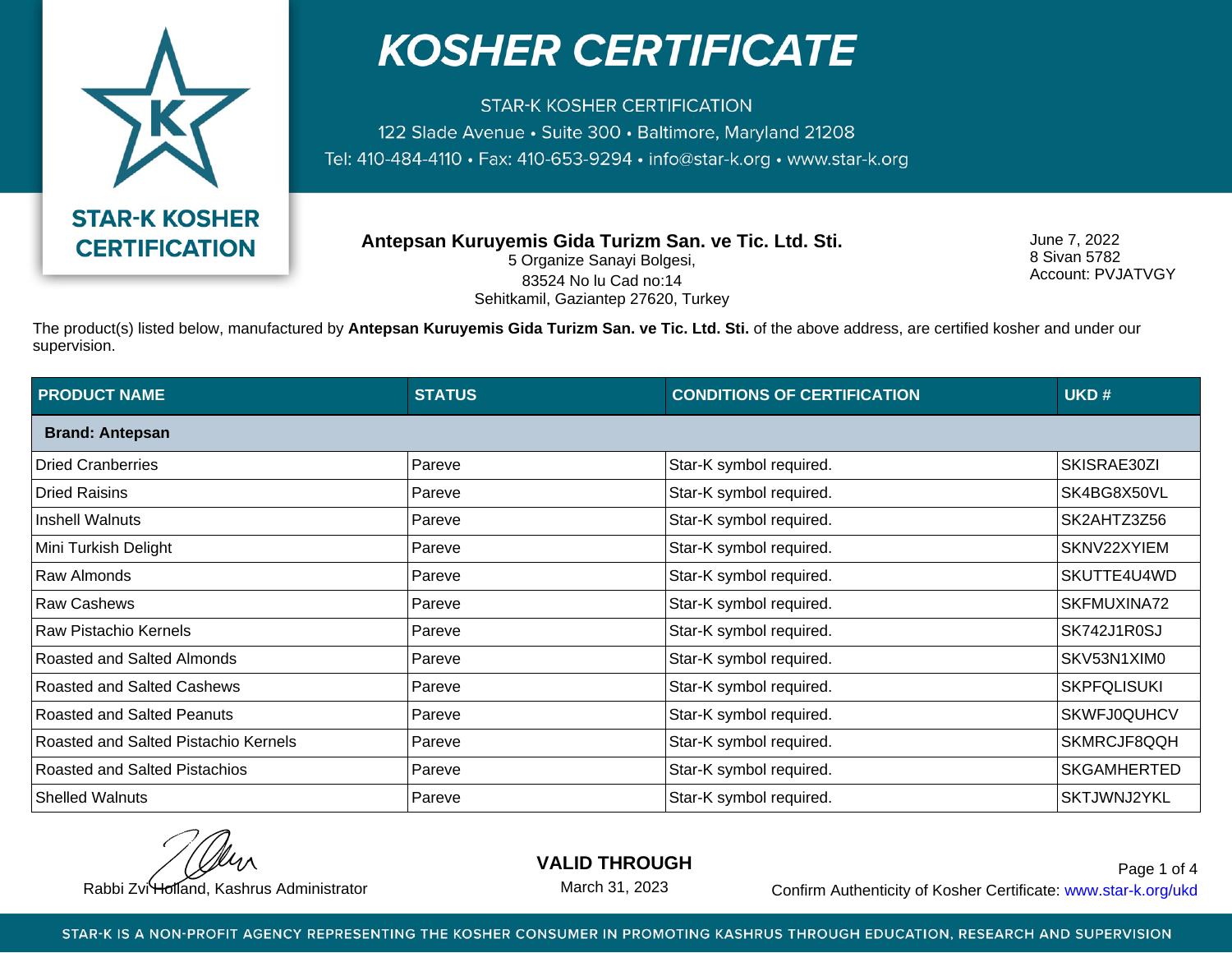

**STAR-K KOSHER CERTIFICATION** 122 Slade Avenue · Suite 300 · Baltimore, Maryland 21208 Tel: 410-484-4110 · Fax: 410-653-9294 · info@star-k.org · www.star-k.org

**Antepsan Kuruyemis Gida Turizm San. ve Tic. Ltd. Sti.** 5 Organize Sanayi Bolgesi, 83524 No lu Cad no:14 Sehitkamil, Gaziantep 27620, Turkey

June 7, 2022 8 Sivan 5782 Account: PVJATVGY

The product(s) listed below, manufactured by **Antepsan Kuruyemis Gida Turizm San. ve Tic. Ltd. Sti.** of the above address, are certified kosher and under our supervision.

| <b>PRODUCT NAME</b>                                | <b>STATUS</b> | <b>CONDITIONS OF CERTIFICATION</b> | UKD#        |  |
|----------------------------------------------------|---------------|------------------------------------|-------------|--|
| <b>Brand: Antepsan</b>                             |               |                                    |             |  |
| Turkish Delight (Sadrazam)                         | Pareve        | Star-K symbol required.            | SKH5E8AG4PE |  |
| Turkish Delight (Sultan)                           | Pareve        | Star-K symbol required.            | SKB2E1QAHE3 |  |
| <b>Turkish Delight With Almonds</b>                | Pareve        | Star-K symbol required.            | SKD185KT64G |  |
| Turkish Delight with Hazelnuts                     | Pareve        | Star-K symbol required.            | SK8X2I8YE22 |  |
| Turkish Delight With Pistachio                     | Pareve        | Star-K symbol required.            | SKPQBP8KE10 |  |
| Turkish Delight With Pistachios and Double Roasted | Pareve        | Star-K symbol required.            | SK3KVVCEAVY |  |
| <b>Turkish Delight With Walnuts</b>                | Pareve        | Star-K symbol required.            | SKJ07PD2KS1 |  |
| <b>Walnut Chandler Halves</b>                      | Pareve        | Star-K symbol required.            | SKXBSA2VJPC |  |
| <b>Walnut Light Halves</b>                         | Pareve        | Star-K symbol required.            | SK7BN2C40AB |  |
| <b>Brand: By Izzet</b>                             |               |                                    |             |  |
| <b>Dried Cranberries</b>                           | Pareve        | Star-K symbol required.            | SKBZ7FS0DE1 |  |
| <b>Dried Raisins</b>                               | Pareve        | Star-K symbol required.            | SKQ7REDTCMA |  |
| Inshell Walnuts                                    | Pareve        | Star-K symbol required.            | SKYJY8B3MT5 |  |

**VALID THROUGH**

March 31, 2023

Rabbi Zvi Holland, Kashrus Administrator **Confirm Authenticity of Kosher Certificate:** www.star-k.org/ukd Page 2 of 4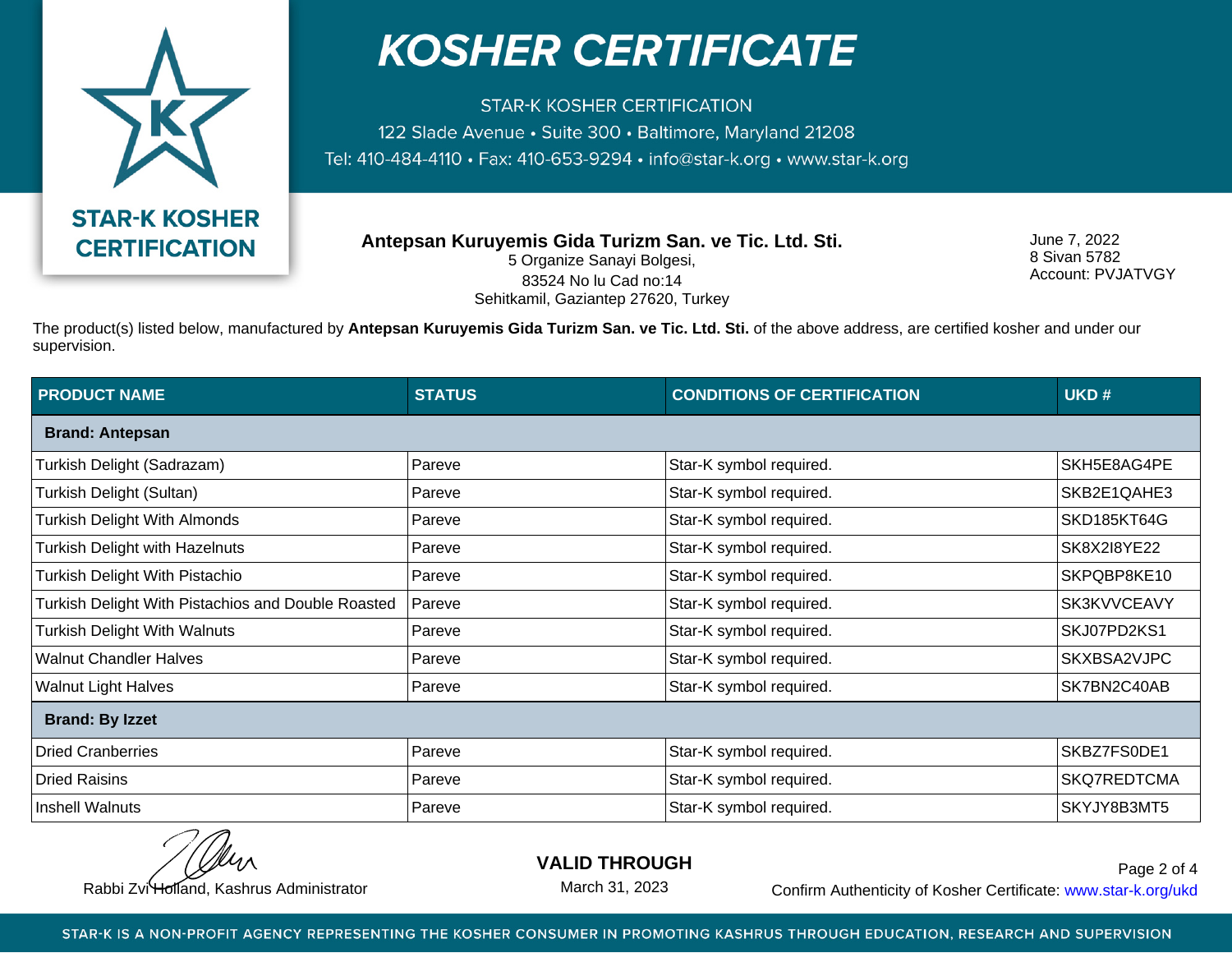

**STAR-K KOSHER CERTIFICATION** 122 Slade Avenue · Suite 300 · Baltimore, Maryland 21208 Tel: 410-484-4110 · Fax: 410-653-9294 · info@star-k.org · www.star-k.org

**Antepsan Kuruyemis Gida Turizm San. ve Tic. Ltd. Sti.** 5 Organize Sanayi Bolgesi, 83524 No lu Cad no:14 Sehitkamil, Gaziantep 27620, Turkey

June 7, 2022 8 Sivan 5782 Account: PVJATVGY

The product(s) listed below, manufactured by **Antepsan Kuruyemis Gida Turizm San. ve Tic. Ltd. Sti.** of the above address, are certified kosher and under our supervision.

| <b>STATUS</b>          | <b>CONDITIONS OF CERTIFICATION</b> | UKD#               |  |  |  |
|------------------------|------------------------------------|--------------------|--|--|--|
| <b>Brand: By Izzet</b> |                                    |                    |  |  |  |
| Pareve                 | Star-K symbol required.            | SKI2HGVWMLE        |  |  |  |
| Pareve                 | Star-K symbol required.            | SKWNX4FWKE1        |  |  |  |
| Pareve                 | Star-K symbol required.            | SKLEYQ4ZVXK        |  |  |  |
| Pareve                 | Star-K symbol required.            | SK6T8QC8KQ4        |  |  |  |
| Pareve                 | Star-K symbol required.            | SKEFW7JFTLY        |  |  |  |
| Pareve                 | Star-K symbol required.            | <b>SKZGYRIEEYB</b> |  |  |  |
| Pareve                 | Star-K symbol required.            | SKH7EVGB2ZE        |  |  |  |
| Pareve                 | Star-K symbol required.            | SKEGS5YPCIP        |  |  |  |
| Pareve                 | Star-K symbol required.            | SK0Q8BEZ6QR        |  |  |  |
| Pareve                 | Star-K symbol required.            | SK6Q2BR2SNV        |  |  |  |
| Pareve                 | Star-K symbol required.            | SK1XCWW2K14        |  |  |  |
| <b>Brand: Keyifçe</b>  |                                    |                    |  |  |  |
| Pareve                 | Star-K symbol required.            | SK5QXWRGN8M        |  |  |  |
|                        |                                    |                    |  |  |  |

**VALID THROUGH**

March 31, 2023

Rabbi Zvi Holland, Kashrus Administrator **Confirm Authenticity of Kosher Certificate:** www.star-k.org/ukd Page 3 of 4